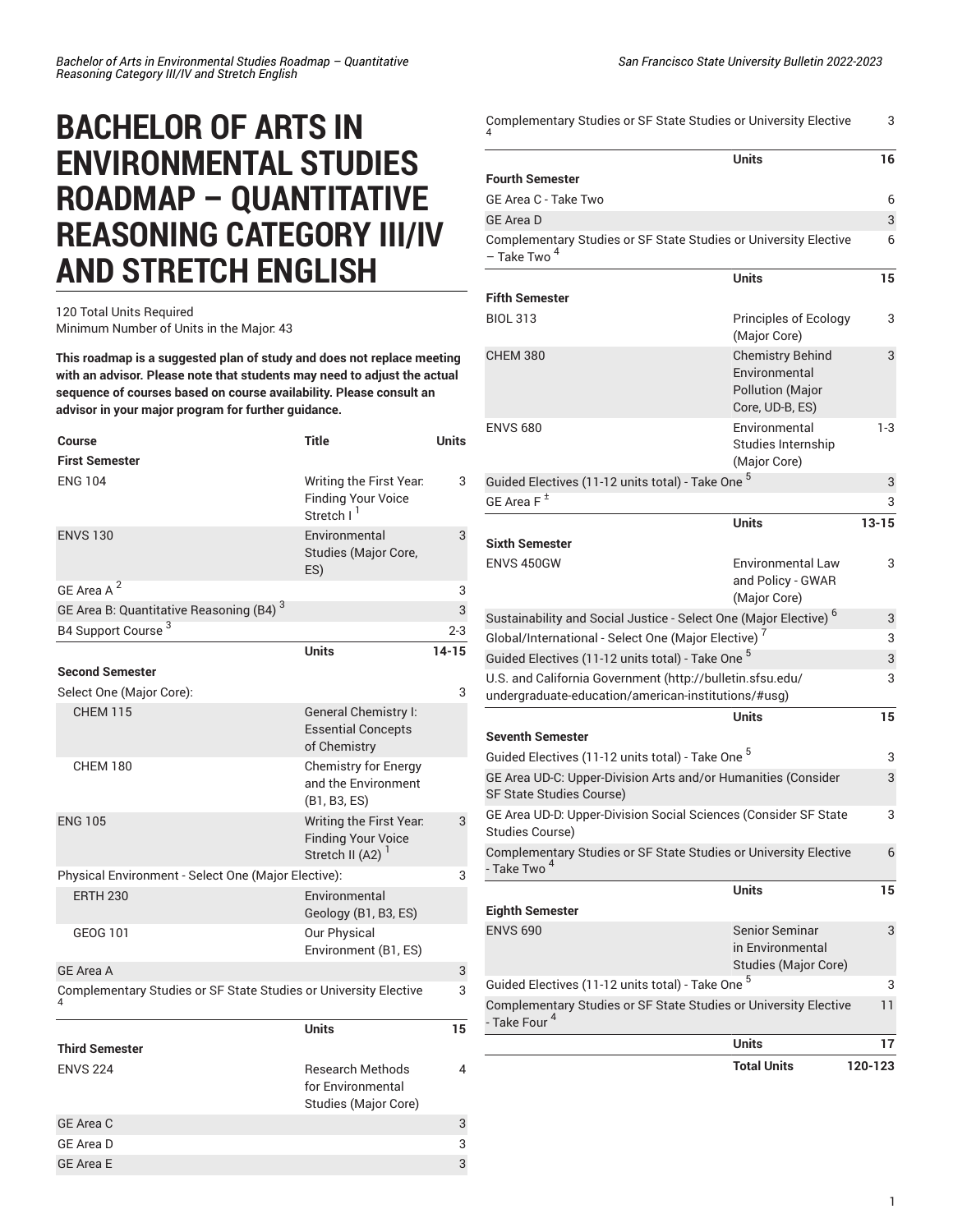- 1 ENG 114 can only be taken if you complete Directed Self-Placement (DSP) and select ENG 114; if you choose ENG 104/ENG 105 through DSP you will satisfy A2 upon successful completion of ENG 105 in the second semester; multilingual students may be advised into alternative English courses.
- $\overline{2}$ To avoid taking additional units, it is recommended that you meet the **SF State Studies** (AERM, GP, ES, SJ) requirements within your GE or major.
- 3 To determine the best B4 course option, students should complete the online advising activity at [mathadvising.sfsu.edu](https://mathadvising.sfsu.edu/) ([https://](https://mathadvising.sfsu.edu/) [mathadvising.sfsu.edu/\)](https://mathadvising.sfsu.edu/). Questions? Contact Gator [Smart](https://gatorsmartstart.sfsu.edu/) Start. ([https://gatorsmartstart.sfsu.edu/\)](https://gatorsmartstart.sfsu.edu/)

#### 4 **Complementary Studies**

Bachelor of Arts students must complete at least 12 units of Complementary Studies outside of the primary prefix for the major. (Note: Students may not use an alternate prefix that is cross-listed with the primary prefix for the major.)

Students who complete two majors or a major and a minor automatically complete the Complementary Studies requirement. Additional ways for students in the Environmental Studies B.A. program to satisfy the requirement is with one or more languages other than English, partial completion of a minor, partial completion of a certificate, or a coherent group of courses approved by a major advisor as complementary to the major.

All Complementary Studies units must be approved by an advisor and all of the units must be separate from the units used to satisfy major requirements. Courses that fulfill Complementary Studies units may be lower- or upper-division units, resident or transfer units, or units taken in approved study abroad programs.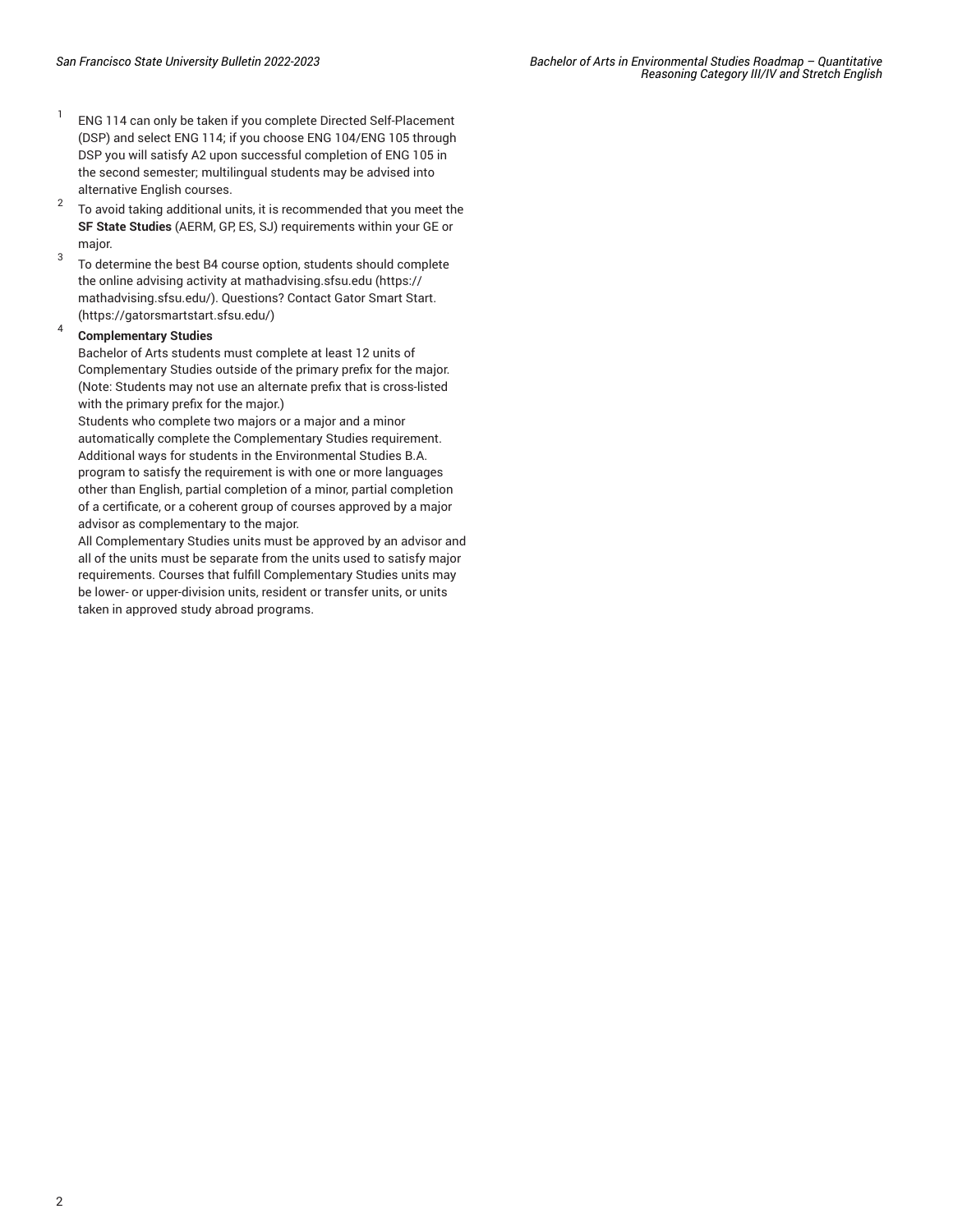#### 5 **Guided Electives (11-12 units)**

Select 11-12 units not used to satisfy the other major requirements. Electives should be organized into a coherent area of study; three suggested pathways are shown below. Environmental Sustainability and Social Justice, The Urban Environment, and Humanities and the Environment. These pathways are not mandatory; students interested in alternative routes through the elective portion of the major should consult with an advisor.

*Guided Elective Pathway 1: Environmental Sustainability and Social Justice*

The Environmental Sustainability and Social Justice guided electives provide students with a theoretical and applied understanding of the issues of sustainability and the connections between social justice and environmental problems and solutions. Students study the roles that values and social, political, and economic structures play in contributing to the environmental crisis. With the help of an advisor, students obtain depth by selecting elective courses from political science, American Indian studies, sociology, philosophy and religion, economics, urban studies and planning, geography, women and gender studies, and other related fields.

Take 11-12 units. Two courses must be from the shortlist. Courses used to meet other requirements of the major cannot also be used to meet the environmental sustainability and social justice emphasis requirements.

## Shortlist:

[ENVS 460](/search/?P=ENVS%20460) Energy, Justice, and Sustainability (3 units) ENVS 470 Climate Politics and Policy (3 units) (ES, GP) ENVS 480 Climate Change Adaptation and Justice (3 units) ENVS 530 Environmental Leadership and Organizing (3 units) ENVS 570 Applied Local Sustainability (3 units) (ES) GEOG 421 Future Environments (3 units) (UD-D, ES, GP, SJ) PLSI 354 Politics, the Environment, and Social Change (4 units) (UD-D, ES, SJ) USP 514 Sustainable Development in Cities (4 units) (ES, SJ)

USP 515/GEOG 667 Environmental Justice: Race, Poverty, and the Environment (4 units) (ES, GP, SJ)

## Longlist:

AIS 310 American Indian Religion and Philosophy (3 units) (UD-C, AERM, GP, SJ)

BECA 502 Environmental Communication on Electronic Media (3 units) (UD-C, ES, SJ)

BIOL 349 Bioethics (3 units) (UD-B, SJ)

BUS 450 Greening of Business (3 units)

CINE 344 Film Genre (3 units)

CST 300/PLSI 386 Introduction to Critical Social Thought (3 units)  $(UD-D, SJ)$ 

ECON 550 Environmental Economics (3 units)

ECON 620 Economic Development (3 units)

ENG 490 Grant Writing (3 units) (SJ)

ENVS 306/ECON 306 Economics and the Environment (3 units)

ENVS 331/I R 331 Global Environmental Crisis (4 units) (ES, GP, SJ)

GEOG 422 Environmental Perception (3 units)

GEOG 425 Economic Geography (3 units)

GEOG 427 Agriculture and Food Supply (4 units) (ES, GP)

GEOG 600/ENVS 600 Environmental Problems and Solutions (3 units) (UD-D, ES, GP)

GEOG 647 Geography of Water Resources (4 units)

GEOG 652/USP 652 Environmental Impact Analysis (4 units)

GEOG 666 Geography of Garbage: Recycling and Waste Reduction (3 units) (ES)

GPS 315/I R 315/PHIL 315 Introduction to Global Peace Studies (3 units) (UD-C, ES, GP, SJ)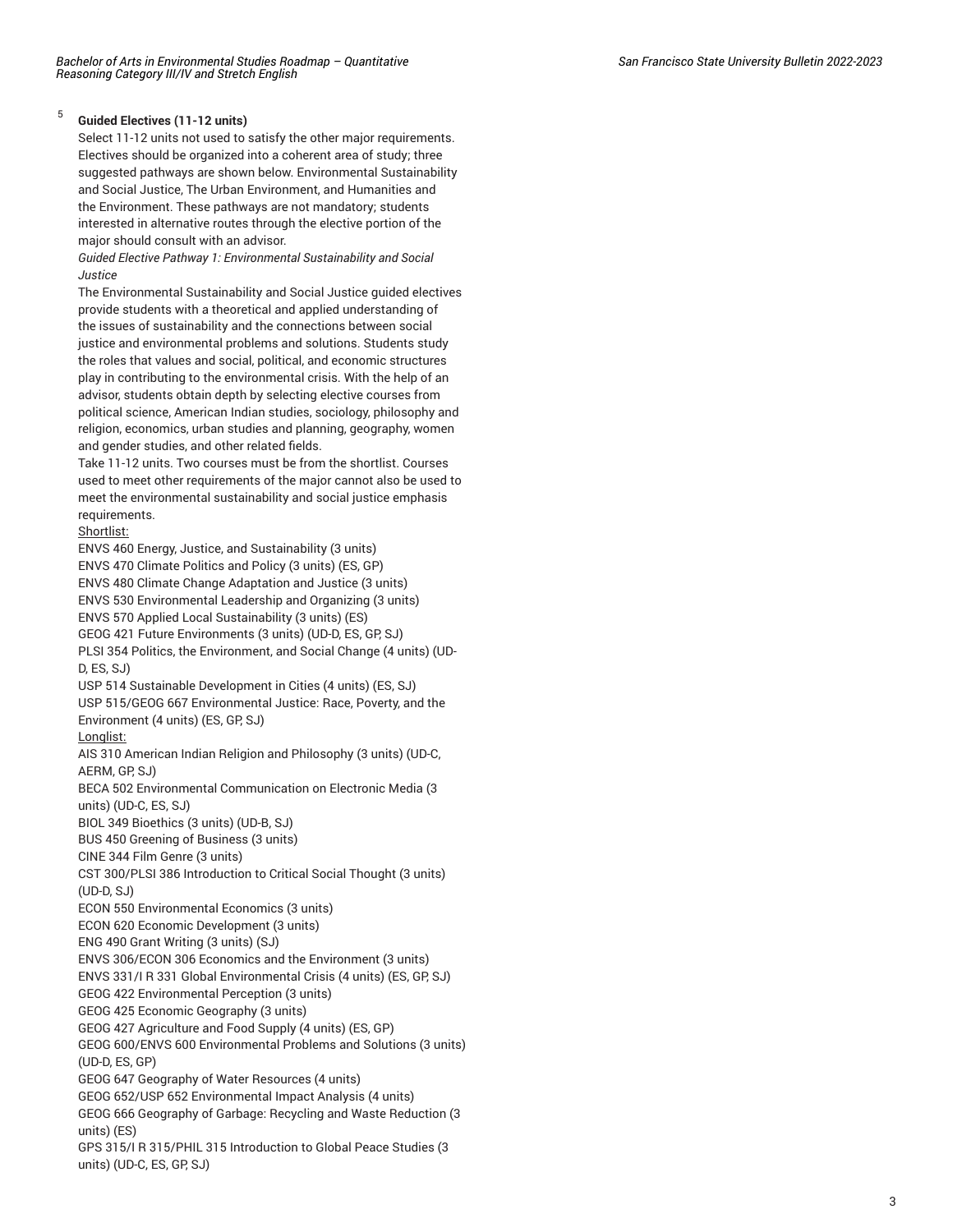I R 334 International Organizations: New World Order (4 units)

I R 520 Globalization and Development (4 units)

LS 401 International Development and Resource Justice (3 units) (UD-D, ES, GP)

LS 430 Future of the Forests (3 units) (UD-B, ES, GP)

LS 460 Childhood, Nature, and Society (3 units)

LS 681/HIST 681 Community Service Learning in the Schools (3 units)

PH 655 Environmental Health (3 units)

PHIL 365 Science and Civilization (3 units)

PHIL 470 Environmental Ethics (3 units) (UD-C, ES, SJ)

PLSI 355/PHIL 355 Politics and Ethics of the Consumer Society (3 units) (UD-D, ES, SJ)

SOC 410/RRS 410 Grassroots Organizing for Change in Communities of Color (3 units) (UD-D, AERM, SJ)

SOC 477 Environmental Sociology (3 units) (UD-D, ES, GP)

SOC 483 Global Sociology (4 units) (UD-D, GP)

USP 456/S W 456 Urban Community Organizing and Citizen Action (3 units)

*The Urban Environment Emphasis (11–12 units)*

The Urban Environment guided electives provide students with a strong interdisciplinary theoretical and empirical understanding for dealing with environmental issues in urban settings. With the help of an advisor, students obtain depth by selecting elective courses focusing on sustainable urban development, environmental justice, land-use planning, environmental policy, and the urban environment in a global perspective.

Take 11-12 units. Two courses must be from the shortlist. Courses used to meet other requirements of the major cannot also be used to meet the Urban Environment emphasis requirements. Shortlist:

ENVS 460 Energy, Justice, and Sustainability (3 units) ENVS 480 Climate Change Adaptation and Justice (3 units)

GEOG 433/USP 433 Urban Transportation (4 units)

GEOG 652/USP 652 Environmental Impact Analysis (4 units)

GEOG 658/USP 658 Land-Use Planning (4 units)

GEOG 667/USP 515 Environmental Justice: Race, Poverty, and the Environment (4 units) (ES, GP, SJ)

USP 514 Sustainable Development in Cities (4 units) (ES, SJ) Longlist:

BUS 450 Greening of Business (3 units)

ECON 535/USP 535 Urban Economics (3 units)

ECON 550 Environmental Economics (3 units)

ENVS 306/ECON 306 Economics and the Environment (3 units)

ENVS 530 Environmental Leadership and Organizing (3 units)

ENVS 570 Applied Local Sustainability (3 units) (ES)

ENVS 699 Independent Study (1-3 units)

GEOG 425 Economic Geography (3 units)

GEOG 432/USP 432 Urban Geography (4 units) (ES,GP)

GEOG 433/USP 433 Urban Transportation (4 units)

GEOG 600/ENVS 600 Environmental Problems and Solutions (3 units) (UD-D, ES, GP)

GEOG 651/USP 651 San Francisco Bay Area Environmental Issues (4 units) (UD-B, ES)

GEOG 652/USP 652 Environmental Impact Analysis (4 units)

GEOG 666 Geography of Garbage: Recycling and Waste Reduction (3 units) (ES)

I R 331/ENVS 331 Global Environmental Crisis (4 units) (ES, GP, SJ) PHIL 355/PLSI 355 Politics and Ethics of the Consumer Society (3 units) (UD-D, ES, SJ)

RPT 440 Urban Recreation and Parks (3 units) (UD-D, AERM, SJ) SOC 480/USP 470 City in a Global Society (4 units)

USP 530 Alternative Urban Futures (3 units) *Humanities and the Environment Emphasis (11–12 units)* The Humanities and the Environment guided electives explore the varied and complex ways that different cultures—past and present —view and communicate about the environment. With an advisor, students choose coursework in disciplines dealing with verbal or visual communication, such as communication studies, creative writing, technical and professional writing, ethnic studies, journalism, photography, design, electronic media, and cinema. Take 11-12 units. Two courses must be from the shortlist. Courses used to meet other requirements of the major cannot also be used to meet the Humanities and the Environment emphasis requirements. Shortlist: BECA 502 Environmental Communication on Electronic Media (3 units) (ES, SJ) C W 508 Introduction to Environmental Literature (3 units) (UD-C, ES) ENG 535 Literature and Ecology (3 units) (UD-C, ES) JOUR 580 Environmental Journalism (3 units) PHIL 470 Environmental Ethics (3 units) (UD-C, ES, SJ) PLSI 354 Politics, the Environment, and Social Change (4 units) (UD-D, ES, SJ) WGS 593 Gender, Health, and the Environment (3 units) (UD-D, ES, GP) Longlist: ANTH 321 Endangered Cultures (3 units) CINE 344 Film Genre (3 units) CST 300/PLSI 386 Introduction to Critical Social Thought (3 units) (UD-D, SJ) COMM 348GW Writing About Environmental Rhetoric - GWAR (4 units) (ES) ENVS 460 Energy, Justice, and Sustainability (3 units) ENVS 480 Climate Change Adaptation and Justice (3 units) ENVS 530 Environmental Leadership and Organizing (3 units) HUM 380 Nature and Human Values (3 units) (UD-C, ES) HUM 450/AMST 410 California Culture (3 units) (UD-C) I R 334 International Organizations: New World Order (4 units) I R 520 Globalization and Development (4 units) LTNS 450 Critical Latinx Indigeneities (3 units) (UD-C, AERM, ES, GP) LS 460 Childhood, Nature, and Society (3 units)\* LS 681/HIST 681 Community Service Learning in the Schools (3 units)\* PHIL 150/PLSI 150 Contemporary Moral/Political Issues (3 units) (C2, SJ) PHIL 351 Philosophy of Risk (3 units) (UD-B, ES) PHIL 355/PLSI 355 Politics and Ethics of the Consumer Society (3 units) (UD-D, ES, SJ) PHIL 365 Science and Civilization (3 units) PHIL 383 Ethics in Medicine (3 units) (UD-C, SJ) SOC 477 Environmental Sociology (3 units) (UD-D, ES, GP)

6 **Sustainability and Social Justice**

ENVS 306/ECON 306 Economics and the Environment (3 units) ENVS 460 Energy, Justice, and Sustainability (3 units) ENVS 570 Applied Local Sustainability (3 units) (ES) PHIL 470 Environmental Ethics (3 units) (UD-C, ES, SJ) USP 514 Sustainable Development in Cities (4 units) (ES, SJ) USP 515/GEOG 667 Environmental Justice: Race, Poverty, and the Environment (4 units) (ES, GP, SJ)